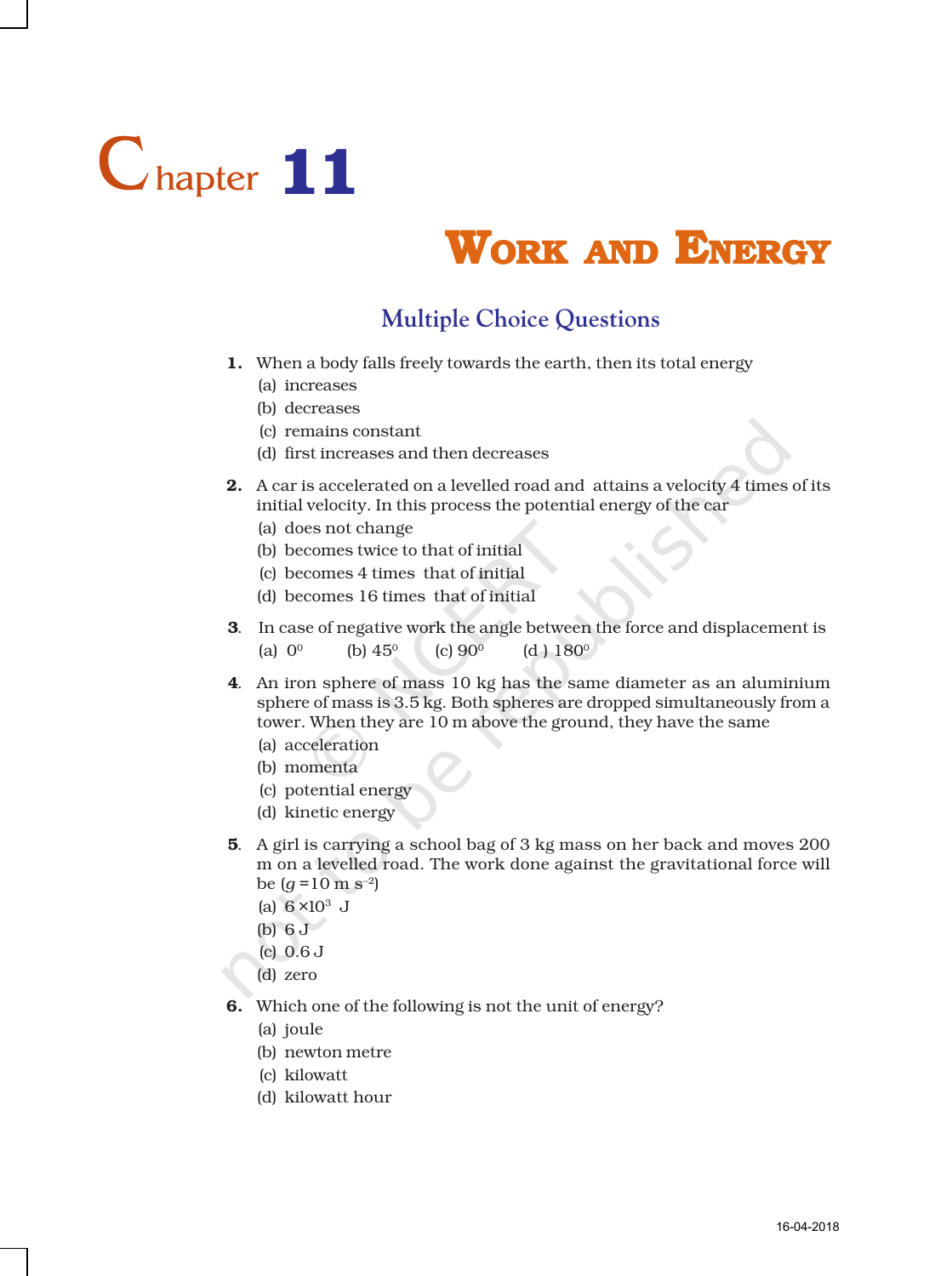- 7. The work done on an object does not depend upon the
	- (a) displacement
	- (b) force applied
	- (c) angle between force and displacement
	- (d) initial velocity of the object
- 8. Water stored in a dam possesses
	- (a) no energy
	- (b) electrical energy
	- (c) kinetic energy
	- (d) potential energy

9. A body is falling from a height *h*. After it has fallen a height *h*  $\overline{2}$  , it will possess

- (a) only potential energy
- (b) only kinetic energy
- (c) half potential and half kinetic energy
- (d) more kinetic and less potential energy

## **Short Answer Questions**

- 10. A rocket is moving up with a velocity *v*. If the velocity of this rocket is suddenly tripled, what will be the ratio of two kinetic energies?
- 11. Avinash can run with a speed of  $8 \text{ m s}^{-1}$  against the frictional force of 10 N, and Kapil can move with a speed of 3 m s<sup>-1</sup> against the frictional force of 25 N. Who is more powerful and why?
- 12. A boy is moving on a straight road against a frictional force of 5 N. After travelling a distance of 1.5 km he forgot the correct path at a round about (Fig. 11.1) of radius 100 m. However, he moves on the circular path for one and half cycle and then he moves forward upto 2.0 km. Calculate the work done by him.





- 13. Can any object have mechanical energy even if its momentum is zero? Explain.
- 14. Can any object have momentum even if its mechanical energy is zero? Explain.
- 15. The power of a motor pump is 2 kW. How much water per minute the pump can raise to a height of 10 m? (Given  $q = 10$  m s<sup>-2</sup>)
- 16. The weight of a person on a planet A is about half that on the earth. He can jump upto 0.4 m height on the surface of the earth. How high he can jump on the planet A?

*WORK AND ENERGY* 69